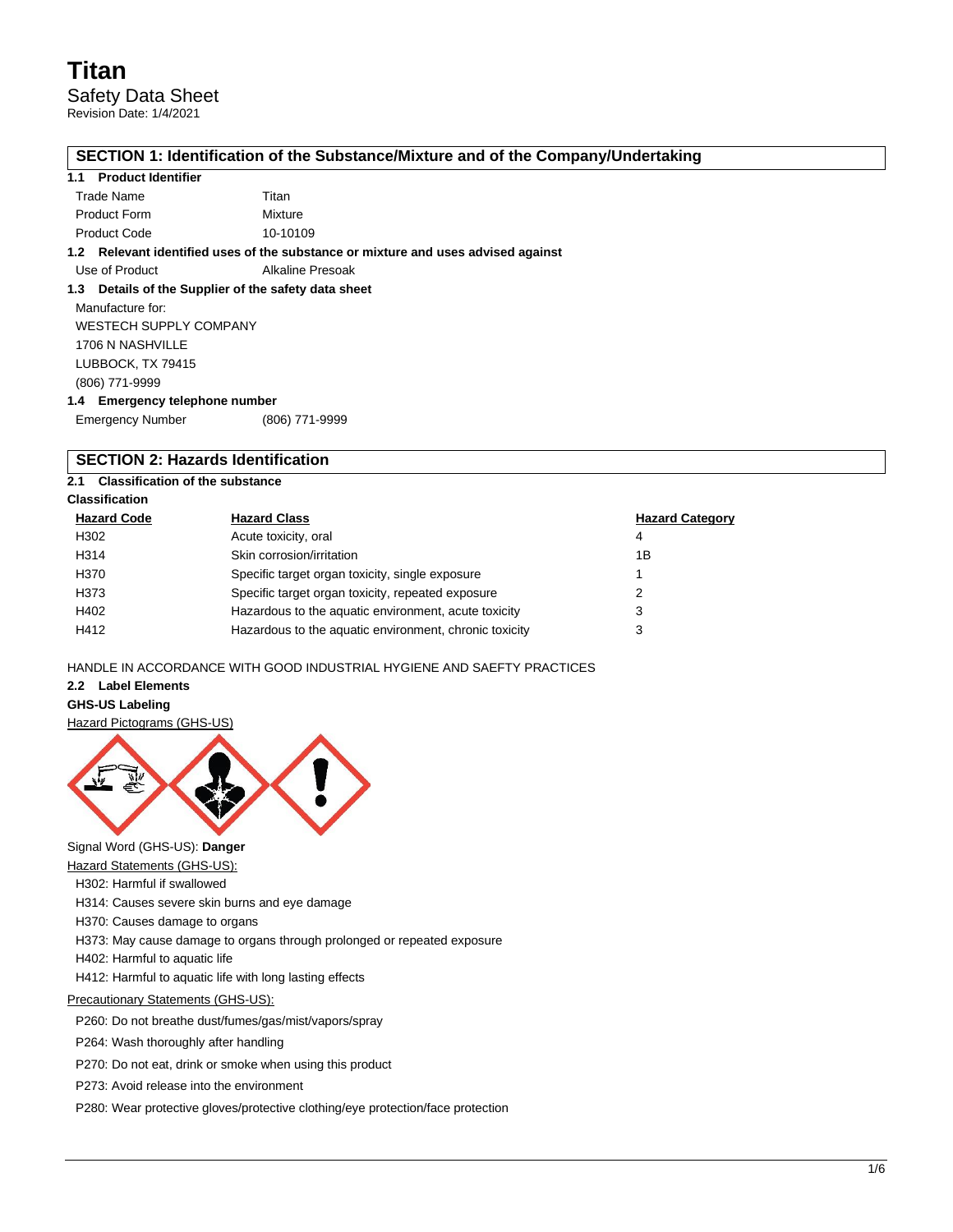P310: Immediately call a POISON CENTER or doctor/physician

P321: Specific treatment (see section 4)

P363: Wash contaminated clothing before reuse

P301+P330+P331: IF SWALLOWED: Rinse mouth. Do NOT induce vomiting

P301+P312: IF SWALLOWED: Call a POISON CENTER or doctor/physician if you feel unwell

P303+P361+P353: IF ON SKIN (or hair): Remove/Take off immediately all contaminated clothing. Rinse skin with water/shower

P304+P340: IF INHALED: Remove victim to fresh air and keep at rest in a position comfortable for breathing

P305+P351+P338: IF IN EYES: Rinse cautiously with water for several minutes. Remove contact lenses if present and easy to do – continue rinsing

P307+P311: IF exposed: Call a POISON CENTER or doctor/physician

P405: Store locked up

P501: Dispose of contents/container in accordance with local, state and federal authorities.

#### **2.3 Other Hazards**

No additional information available

#### **2.4 Unknown acute toxicity (GHS-US)**

No Data Available

## **SECTION 3: Composition/Information on Ingredients**

#### **3.1 Substance**

Not applicable

#### **3.2 Mixture**

| <b>Ingredient Name</b>                           | CAS#       | <b>Composition</b> |
|--------------------------------------------------|------------|--------------------|
| Water                                            | 7732-18-5  | >75%               |
| Sodium Hydroxide                                 | 1310-73-2  | 10-20%             |
| Tetrasodium ethylenediamine tetraacetate         | 64-02-8    | $1 - 5%$           |
| Alkyl polyglycoside C8-10                        | 68515-73-1 | 1-5%               |
| Tetrasodium (1-hydroxyethylidene) bisphosphonate | 3794-83-0  | $1 - 5%$           |
| Cocoamidopropyl hydroxysultaine                  | 68139-30-0 | $1 - 5%$           |

## **SECTION 4: First Aid Measures**

#### **4.1 Description of first aid measures**

| First-Aid measures general                                         | Never give anything by mouth to an unconscious person. If you feel unwell, seek medical<br>advice (show the label where possible).                                                                                                                                                            |  |  |
|--------------------------------------------------------------------|-----------------------------------------------------------------------------------------------------------------------------------------------------------------------------------------------------------------------------------------------------------------------------------------------|--|--|
| First-Aid after inhalation                                         | IF INHALED. Remove victim to fresh air and keep at rest in a position comfortable for breathing.<br>Use artificial respiration and oxygen if needed. If irritation persists, seek medical attention.                                                                                          |  |  |
| First-Aid after skin contact                                       | IF ON SKIN. IF ON SKIN (or hair). Remove/Take off immediately all contaminated clothing.<br>Rinse skin with water/shower. Immediately call a POISON CENTER or doctor/physician.<br>Immediately rinse with plenty of water (for at least 15 minutes).                                          |  |  |
| First-Aid after eye contact                                        | IF IN EYES. Rinse cautiously with water for several minutes. Remove contact lenses if present<br>and easy to do - continue rinsing. Rinse immediately and thoroughly, pulling the eyelids well<br>away from the eye (15 minutes minimum). If irritation persists, seek medical attention.     |  |  |
| First-Aid after ingestion                                          | IF SWALLOWED. Call a POISON CENTER or doctor/physician if you feel unwell. Rinse mouth.<br>Do NOT induce vomiting. Dilute stomach contents by drinking water. If vomiting occurs<br>spontaneously, keep head below hips to prevent breathing vomit into lungs. Call physician<br>immediately. |  |  |
| Most important symptoms and effects, both acute and delayed<br>4.2 |                                                                                                                                                                                                                                                                                               |  |  |
| Symptoms/injuries                                                  | Harmful if swallowed. Causes severe skin burns and eye damage. Causes damage to organs.<br>May cause damage to organs through prolonged or repeated exposure.                                                                                                                                 |  |  |
| Symptoms/injuries after inhalation                                 | May cause headache, nausea and irritation of respiratory tract.                                                                                                                                                                                                                               |  |  |
| Symptoms/injuries after skin contact                               | Causes severe skin burns and eye damage.                                                                                                                                                                                                                                                      |  |  |
|                                                                    |                                                                                                                                                                                                                                                                                               |  |  |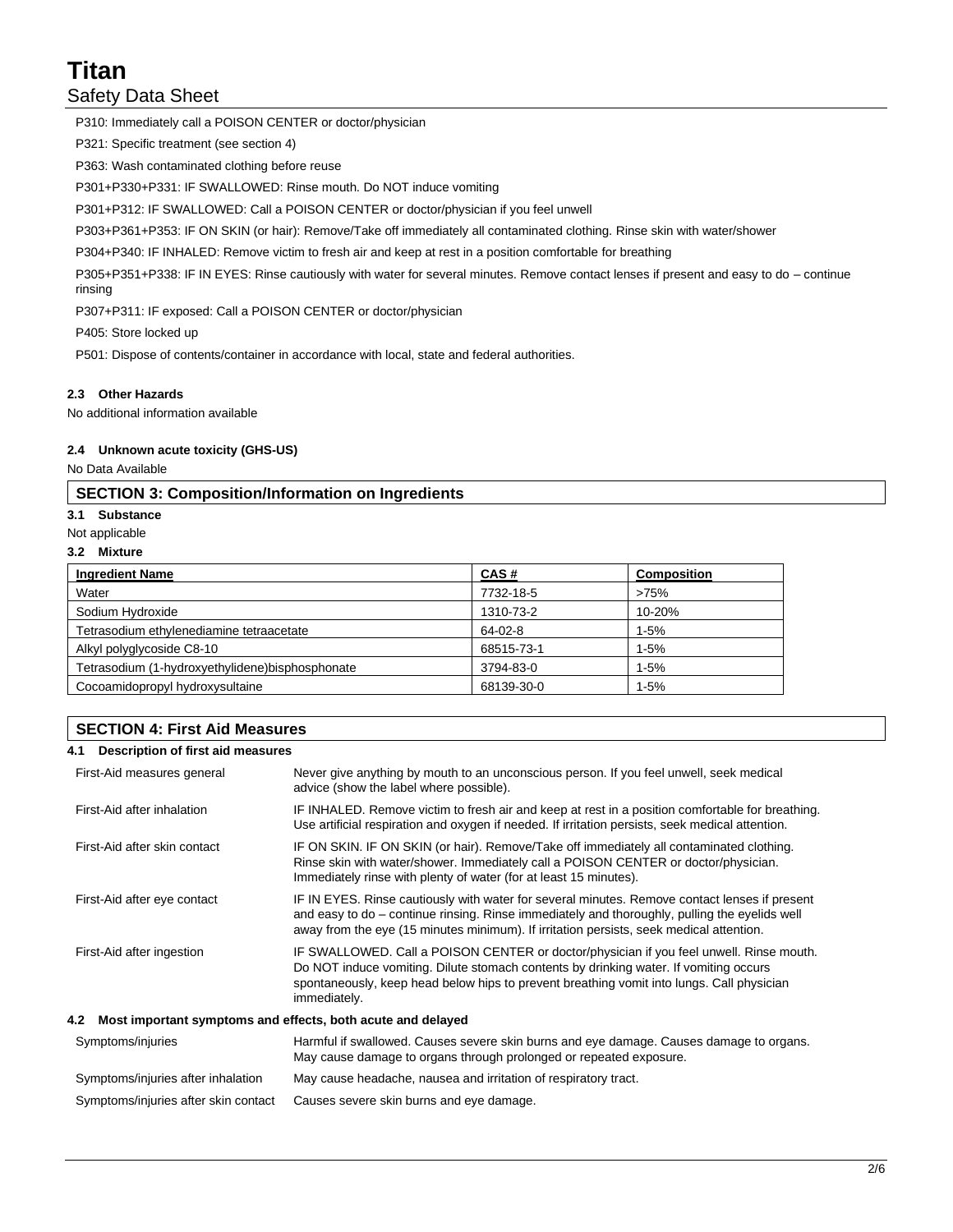Symptoms/injuries after eye contact Causes severe skin burns and eye damage. Symptoms/injuries after ingestion Harmful if swallowed. Chronic symptoms **May cause damage to organs through prolonged or repeated exposure.** 

#### **4.3 Indication of immediate medical attention and special treatment needed**

No additional information available

### **SECTION 5: Firefighting Measures**

## **5.1 Extinguishing media**

| Suitable Extinguishing Media                              | Alcohol resistant foam. Carbon dioxide. Dry powder. Water spray.                                                                                                      |  |  |
|-----------------------------------------------------------|-----------------------------------------------------------------------------------------------------------------------------------------------------------------------|--|--|
| 5.2 Special hazards arising from the substance or mixture |                                                                                                                                                                       |  |  |
| Fire Hazard                                               | The product is not flammable.                                                                                                                                         |  |  |
| <b>Explosion Hazard</b>                                   | The product is not explosive.                                                                                                                                         |  |  |
| Reactivity                                                | Concentrated solution contact with soft metals(e.g. aluminum) will produce hydrogen gas.                                                                              |  |  |
| 5.3 Special hazards arising from the substance or mixture |                                                                                                                                                                       |  |  |
| Firefighting instructions                                 | Do not dispose of fire-fighting water in the environment. Exercise caution when fighting any<br>chemical fire. Use water spray or fog for cooling exposed containers. |  |  |
| Protection during firefighting                            | Do not enter fire area without proper protective equipment, including respiratory protection.                                                                         |  |  |

## **SECTION 6: Accidental Release Measures**

| 6.1 Personal precautions, protective equipment and emergency procedures |                                                                                                                                                                                                    |  |  |
|-------------------------------------------------------------------------|----------------------------------------------------------------------------------------------------------------------------------------------------------------------------------------------------|--|--|
| General measures                                                        | Ventilate area. Avoid breathing vapors, mist or gas. Spill should be handled by trained clean-up<br>crews. For personal protection see Section 8.                                                  |  |  |
| For non-emergency personnel<br>6.1.1                                    |                                                                                                                                                                                                    |  |  |
| Protective equipment                                                    | Wear Protective equipment as described in Section 8.                                                                                                                                               |  |  |
| Emergency procedures                                                    | Contain the spill. Do not let product enter drains. Remove unnecessary personnel.                                                                                                                  |  |  |
| 6.1.2 For emergency responders                                          |                                                                                                                                                                                                    |  |  |
| Protective equipment                                                    | Wear Protective equipment as described in Section 8.                                                                                                                                               |  |  |
| 6.2 Environmental precautions                                           |                                                                                                                                                                                                    |  |  |
|                                                                         | Prevent entry to sewers and public waters. Notify authorities if liquid enters sewers or publics waters.                                                                                           |  |  |
| 6.3 Methods and material for containment and cleaning up                |                                                                                                                                                                                                    |  |  |
| For containment                                                         | Prevent entry to sewers and public waters. Contain any spills with dikes or absorbents to<br>prevent migration and entry into sewers or streams.                                                   |  |  |
| Methods for cleaning up                                                 | Soak up spills with inert solids, such as clay or diatomaceous earth as soon as possible. Place<br>in a suitable container for disposal in accordance with the waste regulations (see Section 13). |  |  |
| 6.4 reference to other sections                                         |                                                                                                                                                                                                    |  |  |

No additional information available.

## **SECTION 7: Handling and Storage 7.1 Precautions for safe handling** Precautions for safe handling Do not handle until all safety precautions have been read and understood. Wear proper safety equipment including chemically resistant gloves and safety glasses or goggles. Use with adequate ventilation. Wash thoroughly after handling. Do not get in eyes or on skin. Do not breathe mist or vapor. Do not swallow. Store between 50 F & 100 F. Keep separate from incompatible materials. **7.2 Conditions for safe storage, including and incompatibilities** Storage conditions Store locked up. Store in approved containers only. Keep container in a cool, well ventilated place away from heat sources and incompatible materials (See Section 10.5). Keep container tightly closed.

#### **7.3 Specific end uses**

No additional information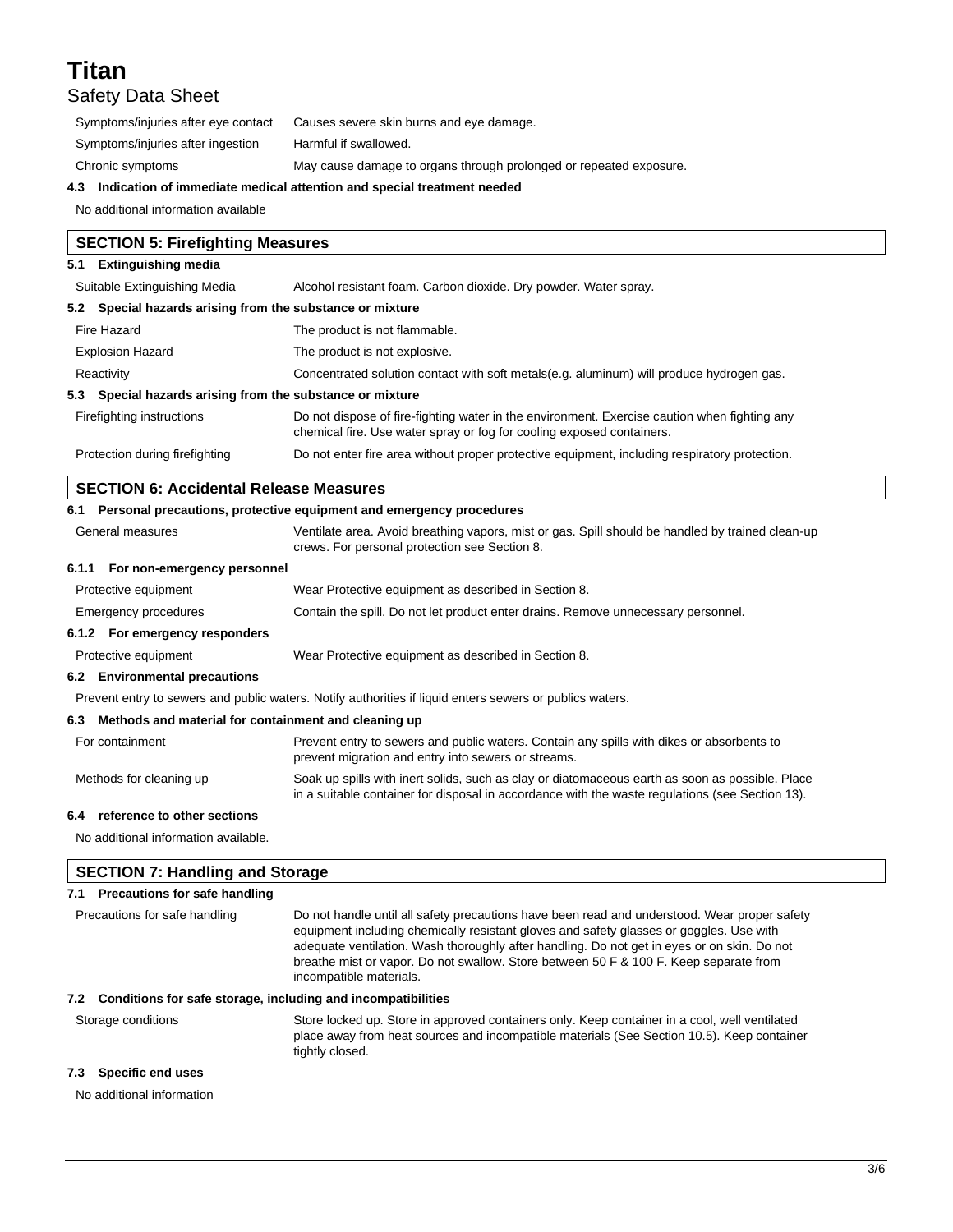## **SECTION 8: Exposure Controls/Personal Protection**

## **8.1 control parameters**

No OSHA and ACGIH PEL's or TLV's for the listed ingredients of this product unless listed stated below:

## Sodium hydroxide, CAS # 1310-73-2

| OSHA PEL (TWA) | OSHA PEL (STEL) | OSHA PEL (Ceiling) | <b>ACGIH-TLV</b> |
|----------------|-----------------|--------------------|------------------|
| 2 mg/m3        | Not Established | Not Established    | 2 mg/m3(Ceiling) |

## **8.2 Exposure Controls**

| Personal protective equipment | Protective safety glasses or goggles. Chemically resistant gloves. Protective clothing. Possibly<br>a face shield and or respiratory protection of the dependent type.              |
|-------------------------------|-------------------------------------------------------------------------------------------------------------------------------------------------------------------------------------|
| Hand protection               | Chemical resistant gloves.                                                                                                                                                          |
| Eye protection                | Use chemical resistant safety glasses or goggles. A face shield should be worn when the<br>possibility exists for eye or face contact due to spraying liquid or airborne particles. |
| Skin and body protection      | Wear long sleeves. Wear suitable protective clothing. Possibly a face shield.                                                                                                       |
| Respiratory protection        | Where excessive vapor, mist, or dust may result, use approved respiratory protection<br>equipment.                                                                                  |

## **SECTION 9: Physical and Chemical Properties**

## **9.1 Information on basic physical and chemical properties**

| 9.1 Information on basic physical and chemical properties |                      |
|-----------------------------------------------------------|----------------------|
| Appearance                                                | <b>Tinted Liquid</b> |
| Color                                                     | Yellow/Green         |
| Odor                                                      | None                 |
| Odor threshold                                            | No data available    |
| pH                                                        | 13.5                 |
| Relative Evaporation rate (butyl                          | No data Available    |
| Melting point                                             | No data Available    |
| Freezing point                                            | No data Available    |
| Boiling point                                             | No data Available    |
| Flash point                                               | No Data Available    |
| Self ignition point                                       | No data Available    |
| Decomposition temperature                                 | No data Available    |
| Flammability (solid, gas)                                 | No data Available    |
| Vapor pressure                                            | No data Available    |
| Relative vapor density at 20° C                           | No data Available    |
| <b>Relative Density</b>                                   | 1.171 $q/ml$         |
| Solubility                                                | Water soluble        |
| Log Pow                                                   | No data Available    |
| Log Kow                                                   | No data Available    |
| Viscosity: Kinematic                                      | No data Available    |
| Viscosity: dynamic                                        | No data Available    |
| <b>Explosive properties</b>                               | No data Available    |
| Oxidizing properties                                      | No data Available    |
| <b>Explosive Limits</b>                                   | No data Available    |

## **9.2 Exposure Controls**

No additional information available

## **SECTION 10: Stability and reactivity**

## **10.1 Reactivity**

Contact with reactive metals (e.g. aluminum) may result in the generation of hydrogen gas.

## **10.2 Chemical Stability**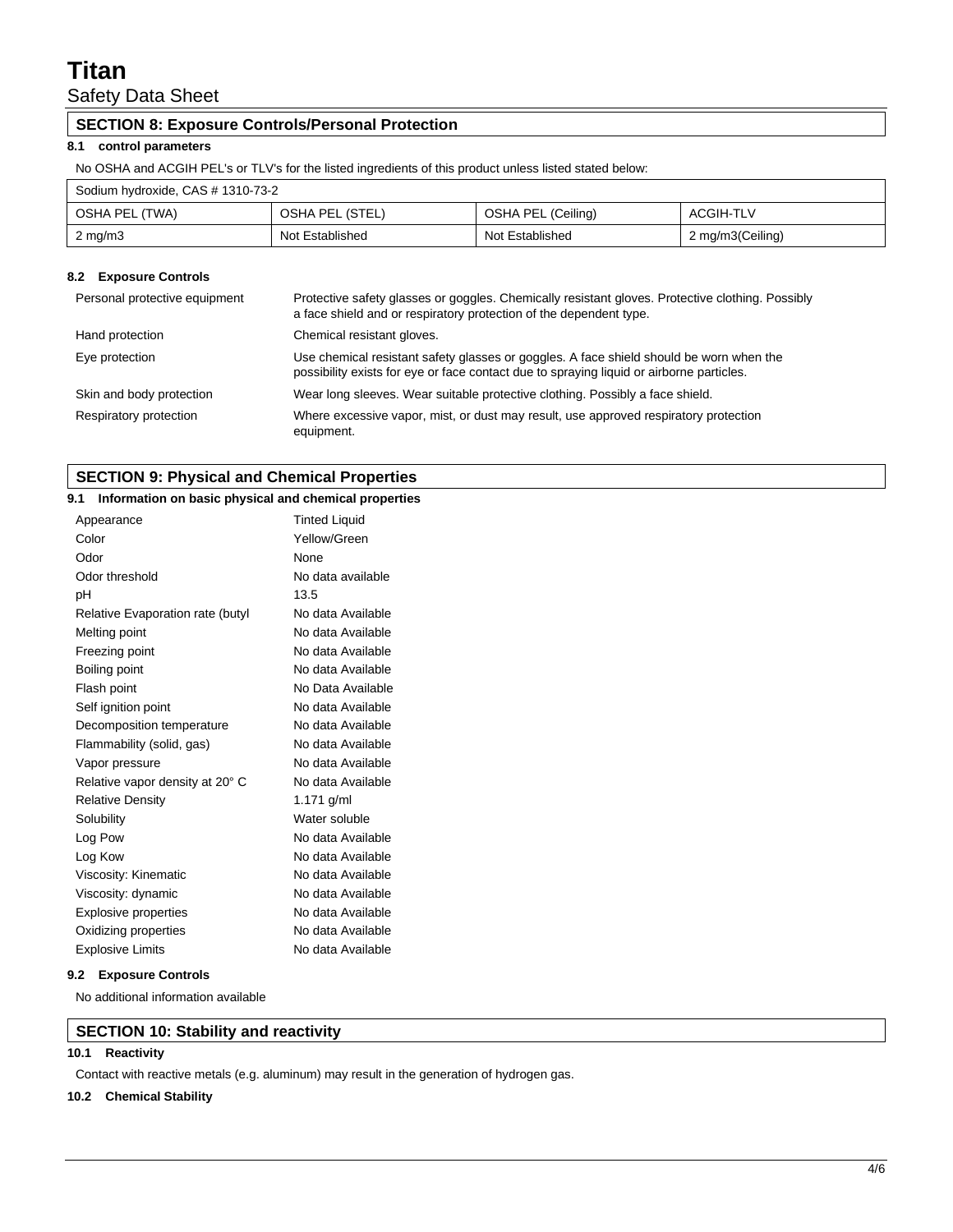Stable under recommended handling and storage conditions (see section 7).

#### **10.3 Possibility of hazardous reactions**

Corrosive in contact with metals. Contact with metallic substances may release flammable hydrogen gas. Contact with strong acids can create excess heat and cause spattering.

#### **10.4 Conditions to avoid**

None known

#### **10.5 Incompatible Materials**

Avoid contact with: zinc, bases, copper, nickel, aluminum, chlorine, halogens, oxidizers, alkalines, strong acids, light metals, copper alloys, amphoteric metals, hydrogen peroxide, reactive chemicals, halogenated materials, and prolonged contact with alkali sensitive metals or alloys

#### **10.6 Hazardous decomposition products**

Thermal decomposition can result in: phosphines, sodium oxides, carbon oxides, sulfur oxides, carbon dioxide, nitrogen oxides, carbon monoxide, and oxides of phosphorus

| <b>SECTION 11: Toxicological information</b>           |                                                                                         |  |  |  |
|--------------------------------------------------------|-----------------------------------------------------------------------------------------|--|--|--|
| Information on toxicological effects<br>11.1           |                                                                                         |  |  |  |
| Oral LD50: 1817 mg/kg (rat) Calculated                 |                                                                                         |  |  |  |
| Dermal LD50: > 2000 mg/kg (rabbit) Calculated          |                                                                                         |  |  |  |
| Inhalation LD50: > 5 mg/l (Dust/mist (Rat)) Calculated |                                                                                         |  |  |  |
| <b>Skin Corrosion/irritation</b>                       | Causes severe skin burns and eye damage                                                 |  |  |  |
| Serious eye damage/irritation                          | Causes severe skin burns and eye damage                                                 |  |  |  |
| Respiratory or skin sensitization                      | Not Classified                                                                          |  |  |  |
| Germ cell mutagenicity                                 | Not Classified                                                                          |  |  |  |
| Carcinogenicity                                        | Not Classified                                                                          |  |  |  |
| Reproductive toxicity                                  | Not Classified                                                                          |  |  |  |
| Specific organ toxicity single exposure                | Single exposure can result in damage to: respiratory system, eyes, and mucous membranes |  |  |  |
| Specific organ toxicity repeated exposure              | Not Classified                                                                          |  |  |  |
| Aspiration hazard                                      | Not Classified                                                                          |  |  |  |
| Symptoms/injuries after inhalation                     | See Section 4                                                                           |  |  |  |
| Symptoms/injuries after skin contact                   | See Section 4                                                                           |  |  |  |
| Symptoms/injuries after eye contact                    | See Section 4                                                                           |  |  |  |
| Symptoms/injuries after ingestion                      | See Section 4                                                                           |  |  |  |
| Chronic symptoms                                       | Not Classified                                                                          |  |  |  |
|                                                        |                                                                                         |  |  |  |

## **SECTION 12: Ecological information**

**12.1 Toxicity**

No Data

**12.2 Persistence and degradability**

No Data

**12.3 Bioaccumlative potential**

No Data

**12.4 Mobility in soil**

No Data

#### **12.5 Other adverse effect**

No Data

#### **SECTION 13: Disposal Considerations**

#### **13.1 Waste Treatment methods**

Waste treatment methods Do not discharge to public wastewater systems without permit of pollution control authorities. No discharge to surface waters is allowed without NPDES permit.